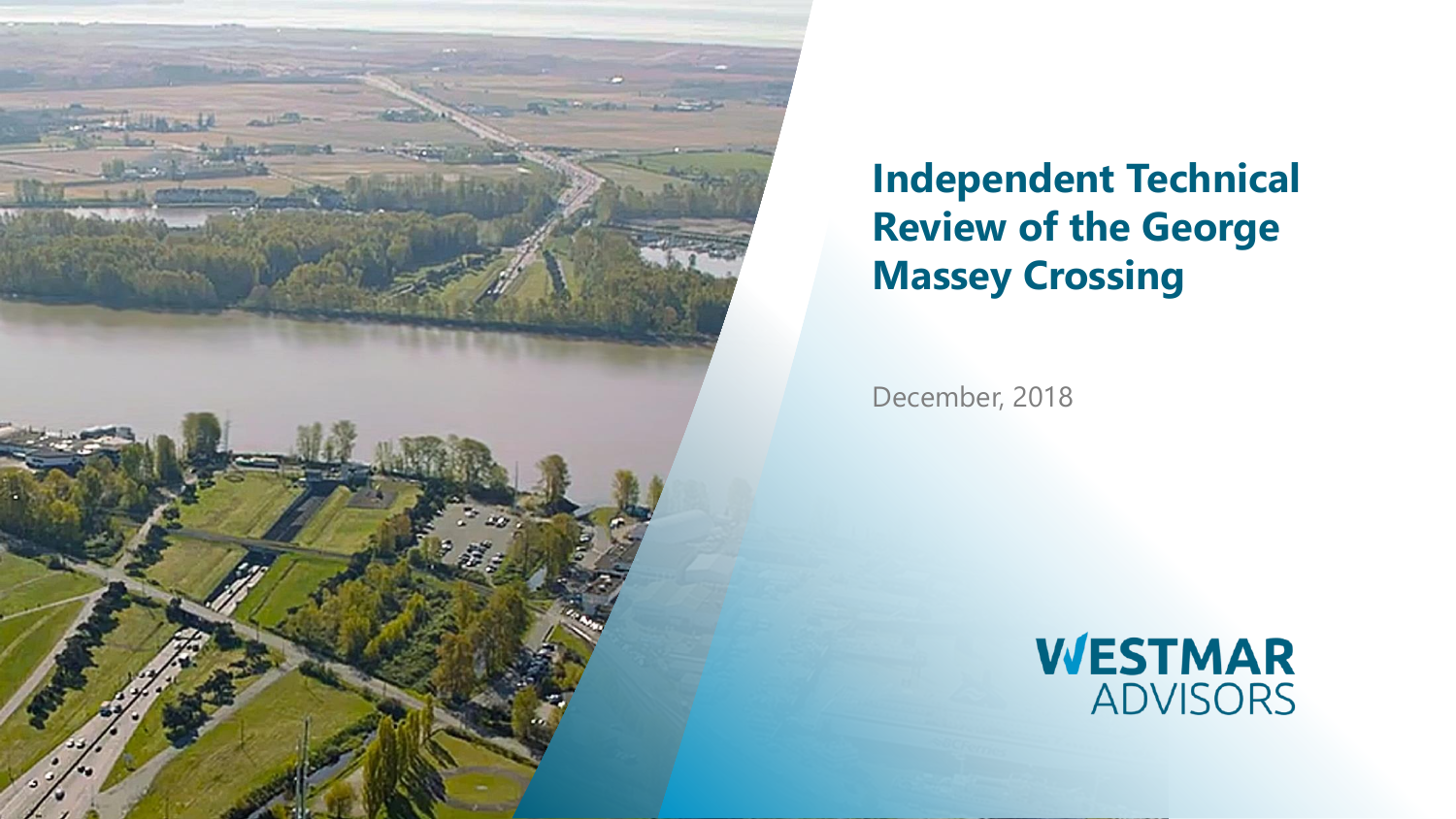## **The Independent Technical Review (ITR)**

**Province of British Columbia**

Independent Technical Review of the George Massey Crossing

*The Review will focus on what level of improvement is needed in the context of regional and provincial planning, growth and vision, as well as which option would be best for the corridor, be it the proposed 10-lane bridge, a smaller bridge or tunnel.*

The Review was supported by subject matter experts in:

- Bridge engineering
- **E** Highway engineering
- **Engineering economics**
- **Aquatic Environment**
- Geotechnical engineering
- **•** Traffic forecasting
- Tunnel engineering

#### ITR Approach

**1 . Understanding the Project needs, goals and objectives** i.e., why is the Project being contemplated?

**2. Assessing the solutions planned to meet the needs, goals and objectives** i.e., what functions is the Project planned to provide?

**3. Providing findings and recommendations for improvements to the Project**

*The Review did not speak to Proponents about proposed designs and was not provided with commercial offers.*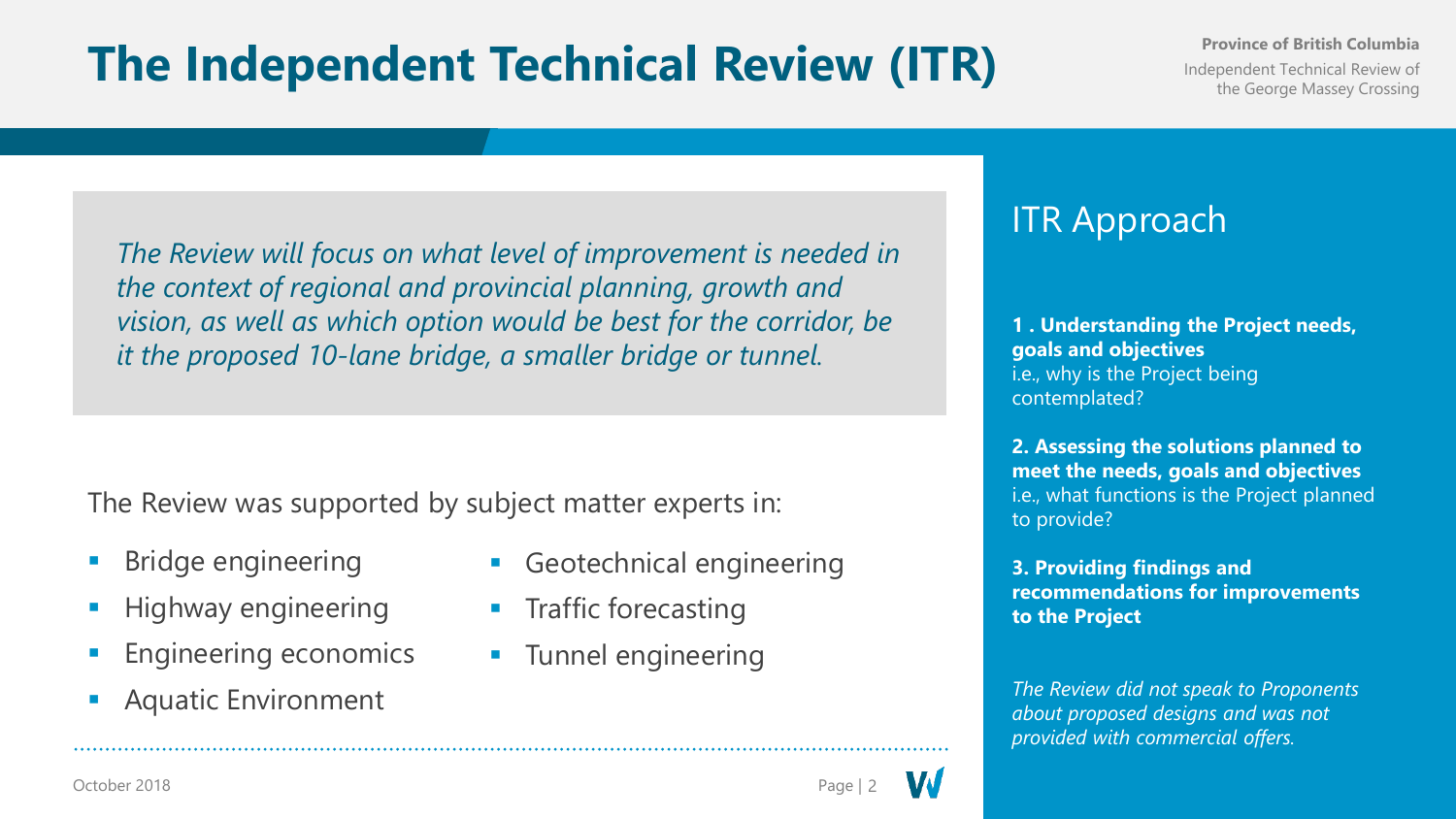#### **Components of the ITR**

**Province of British Columbia**

Independent Technical Review of the George Massey Crossing

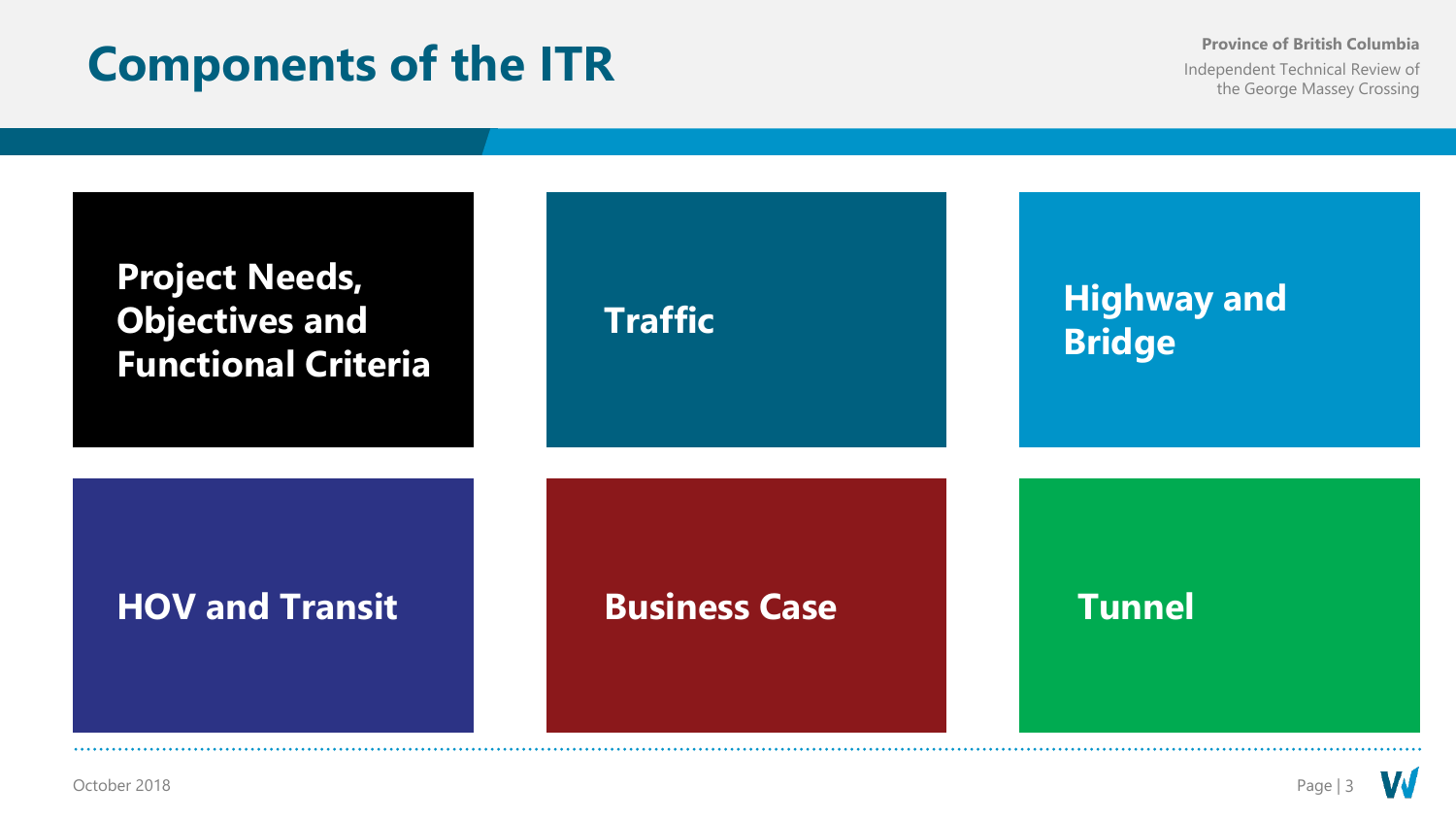**Province of British Columbia** Independent Technical Review of the George Massey Crossing

**Project Needs, Objectives and Functional Criteria**

*Findings Summary 1 of 3*

- **There is an obvious need to increase capacity to improve travel time** reliability in the non-peak direction during peak hours.
- Goals of the Mayor's Council on Transportation, TransLink, Metro Vancouver, and local governments are closely aligned on the need to improve Crossing.

Traffic is exceeding the George Massey Tunnel's capacity, resulting in excessive travel times, delays, and poor service reliability, particularly in the non-counterflow direction during peak hours.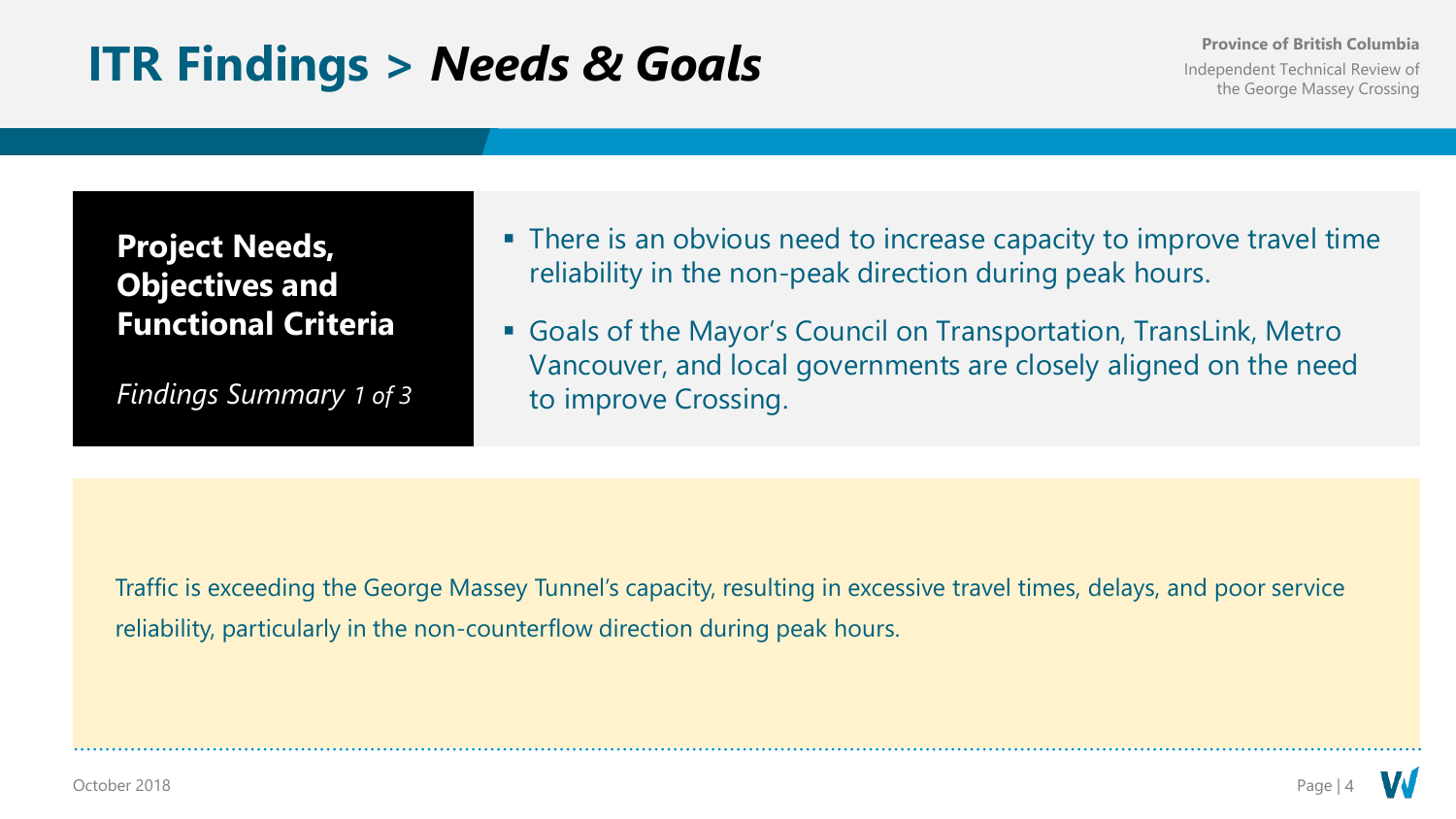**Province of British Columbia**

Independent Technical Review of the George Massey Crossing

**George Massey Tunnel Replacement Project Goals** Each Project Goal is supported by a number of Functional Criteria.

- **1. Reduce congestion –** e.g., improve travel times and reliability for all users.
- **2. Improve safety** e.g., traffic and seismic safety as well as emergency response capabilities.
- **3. Support trade and commerce -** e.g., improve access to businesses and gateways.
- **4. Support increased transit on the Highway 99 Corridor -** e.g., provide dedicated HOV/transit lanes.
- **5. Support options for pedestrians and cyclists -** e.g., provide a multi-use pathway on the new bridge.
- **6. Enhance the environment -** e.g., under the new bridge and in the Project right-of-way on Deas Island.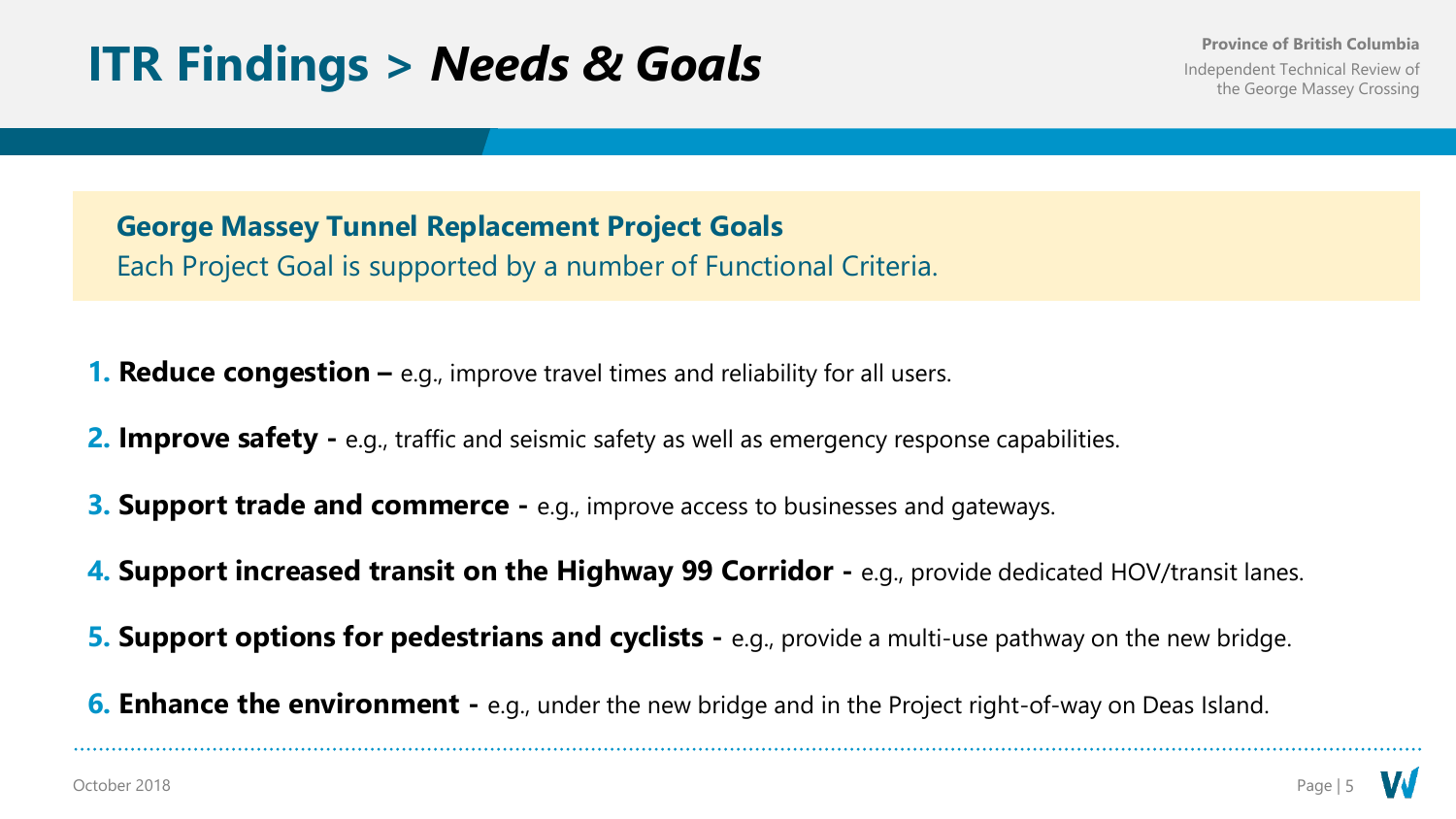**Province of British Columbia** Independent Technical Review of the George Massey Crossing

**Project Needs, Objectives and Functional Criteria**

*Findings Summary 2 of 3*

■ Absence of community alignment, community livability, and cost from the Project Goals contributed to stakeholder concerns.

- **Alignment with Community, Regional and National Objectives**
- **Community Livability**
- **Cost**

*These key design considerations were identified in 2012 and considered during early project planning.*

*Their lack of formal inclusion in the Project Goals is seen as a significant factor in the resulting stakeholder concerns.*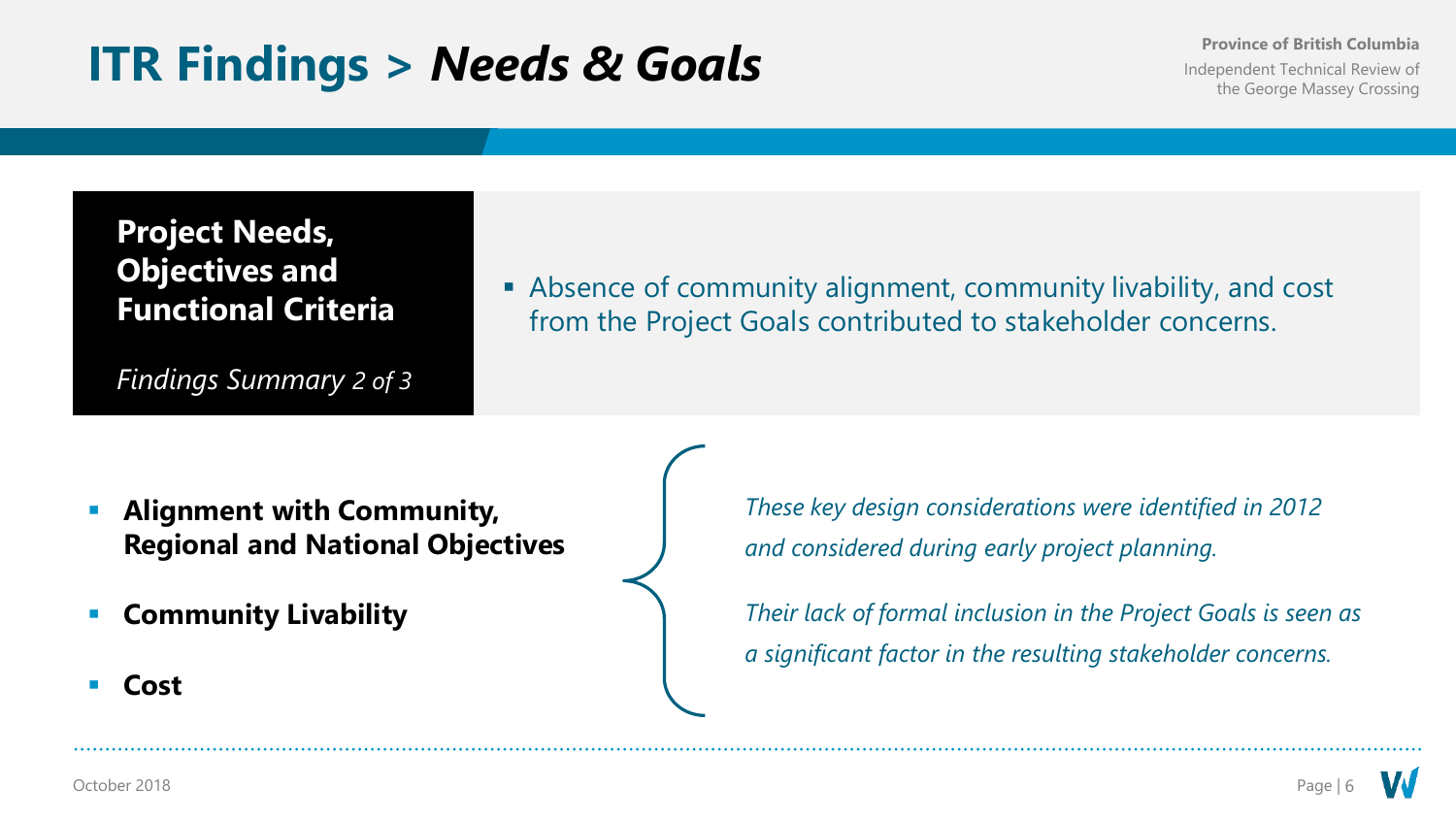**Province of British Columbia** Independent Technical Review of the George Massey Crossing

**Project Needs, Objectives and Functional Criteria**

*Findings Summary 3 of 3*

■ Functional Criteria developed for Goals 1, 4, and 6 were principal factors in defining Project scope.

- **Goal 1 - Reduce Congestion** *(i) Eliminate queuing at any time to 2045.*
- **Goal 4 - Support Increased Transit on the Hwy 99 Corridor** *(i) Provide convenience of transit by improving infrastructure.; (e.g., integrated bus stops similar to SkyTrain stations).*
- **Goal 6 - Enhance the Environment**
	- *(i) Provide a clear span structure with no piers in the Fraser River.*
	- *(ii) Construct project within existing corridor and reduce footprint of project infrastructure.*

*These functional criteria were specific and effectively determined the 10 Lane Reference Concept bridge.*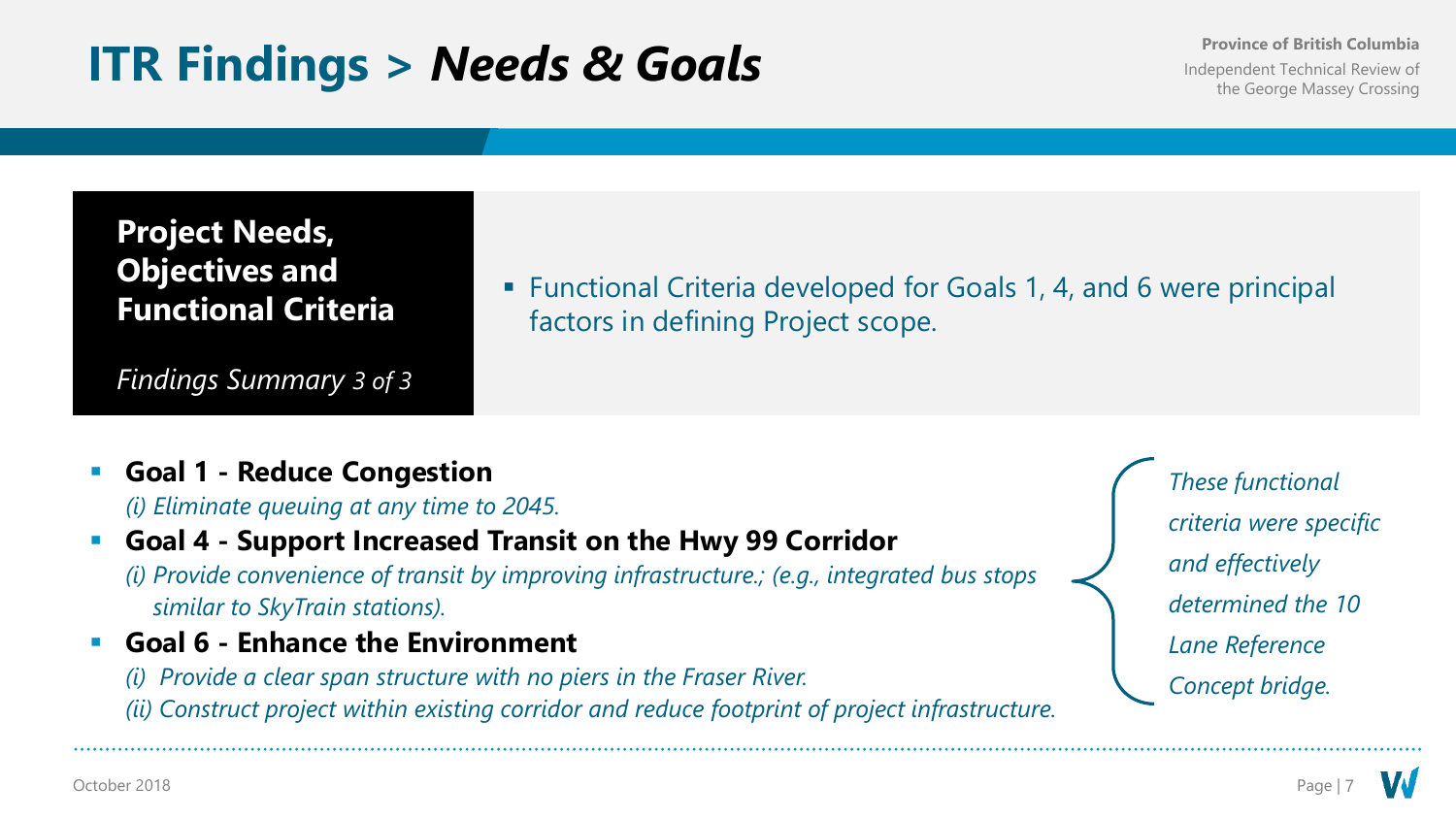# **ITR Findings >** *Traffic*

| <b>Traffic</b>                 | • Reference Concept highway improvements achieve 45% of total<br>Project user benefits and are equally important to the Crossing<br>solution. |
|--------------------------------|-----------------------------------------------------------------------------------------------------------------------------------------------|
| <b>Findings Summary 1 of 2</b> | • TransLink Regional Transportation Model (RTM3) model is<br>appropriate for future traffic forecasting on the Highway 99 Corridor.           |

- Alex Fraser Bridge and George Massey Crossing act as a "couplet".
- The Project forecast, with a tolled bridge:
	- First-year daily traffic to decrease to 71,000
	- Traffic to increase 84,000 in 2045, similar to what the tunnel is handling today
	- First year traffic to increase 17% increase on the Alex Fraser Bridge
- The Review's traffic modelling was based on no tolls and analyzed 8 and 6 lane alternatives as well as the 10 Lane Reference Concept.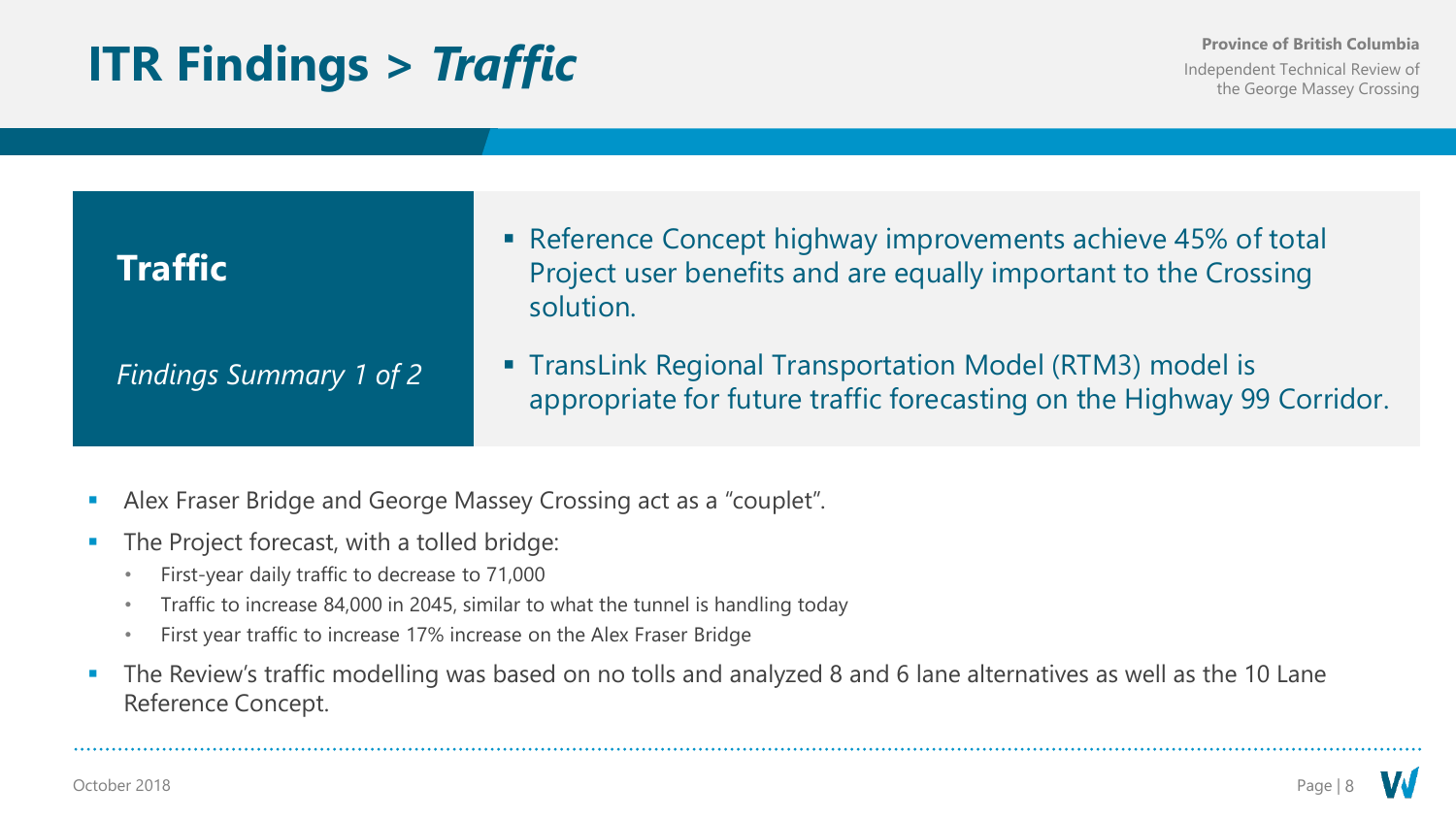## **ITR Findings >** *Traffic*

#### **Province of British Columbia** Independent Technical Review of the George Massey Crossing



An 8 lane crossing with the Reference Concept highway improvements accommodates 99% of the 2045 predicted traffic and achieves 95% of the travel time and operating cost benefits and 98% of the reliability benefits of the 10 Lane Reference Concept.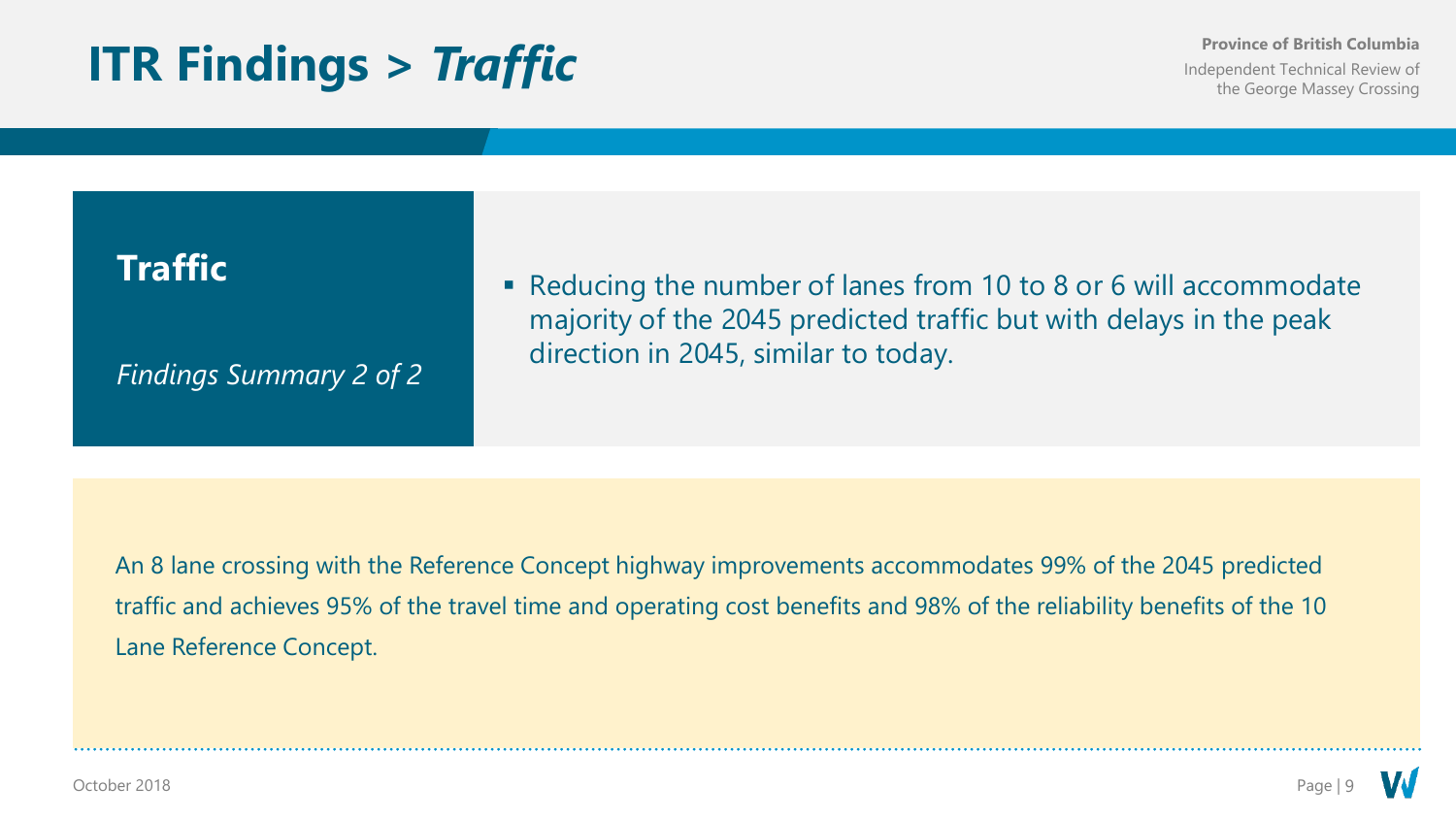## **ITR Findings >** *Traffic*

Independent Technical Review of the George Massey Crossing

| <b>Project Option</b>            | <b>Lane Configuration</b>                                                | <b>Future Traffic</b><br><b>Volume</b><br>(2045 AADT) | <b>2045 PM Peak Travel Times</b><br>(mm:ss) |             | <b>Travel Time and</b><br><b>Operating Cost</b><br><b>Benefits</b> | <b>Reliability</b><br><b>Benefits</b> |
|----------------------------------|--------------------------------------------------------------------------|-------------------------------------------------------|---------------------------------------------|-------------|--------------------------------------------------------------------|---------------------------------------|
|                                  |                                                                          |                                                       | <b>North-bound</b>                          | South-bound | (NPV \$ 2018)                                                      | (NPV \$ 2018)                         |
| <b>4 Lane Do Nothing</b>         | 2/2 General Purpose Off Peak<br>3/1 General Purpose Peak Counter<br>Flow | 74%                                                   | 31:30                                       | 35:00       | 0%                                                                 | 0%                                    |
| <b>6 Lane Do Minimum</b>         | 3/3 General Purpose                                                      | 87%                                                   | 16:10                                       | 33:50       | 42%                                                                | 36%                                   |
| <b>8 Lane Do Minimum</b>         | 4/4 General Purpose                                                      | 91%                                                   | 15:10                                       | 32:30       | 50%                                                                | 46%                                   |
| 8 Lane Reference Concept         | 4/4 General Purpose                                                      | 99%                                                   | 13:25                                       | 17:30       | 95%                                                                | 98%                                   |
| <b>10 Lane Reference Concept</b> | 4/4 General Purpose + 1/1<br>HOV/Bus                                     | 100%                                                  | 13:20                                       | 17:00       | 100%                                                               | 100%                                  |
| <b>Summary Metric</b>            |                                                                          | 128,400                                               |                                             | ٠           | \$1,734 million                                                    | \$509 million                         |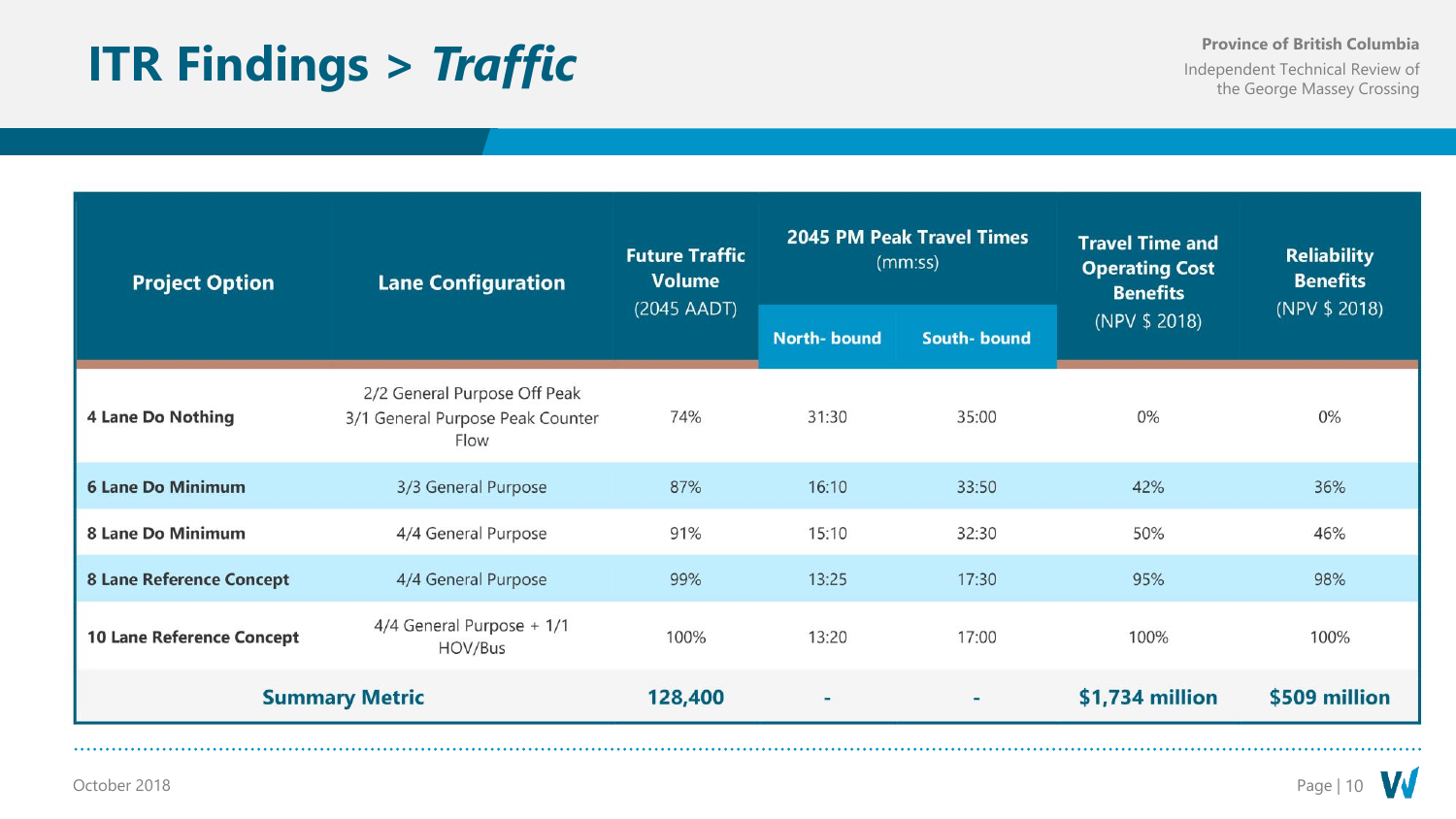# **ITR Findings >** *Highway and Bridge*

| <b>Highway and</b><br><b>Bridge</b> | • Scale, complexity, and cost of the bridge can be reduced by changing<br>the functional criteria to allow an alignment that is offset from the<br>existing highway.      |
|-------------------------------------|---------------------------------------------------------------------------------------------------------------------------------------------------------------------------|
| <b>Findings Summary</b>             | • Scale, complexity, and cost of the bridge can be reduced by changing<br>the functional criteria to allow construction to occur in, or adjacent to,<br>the Fraser River. |

- Proposed Interchanges are imposing structures; dictated by the constraints to minimize the footprint and to include HOV/transit stations in median of the highway.
- **EXT** Allowing construction in or adjacent to the Fraser River and on an offset alignment would simplify the bridge design and construction, reducing capital costs in the order of \$500 million.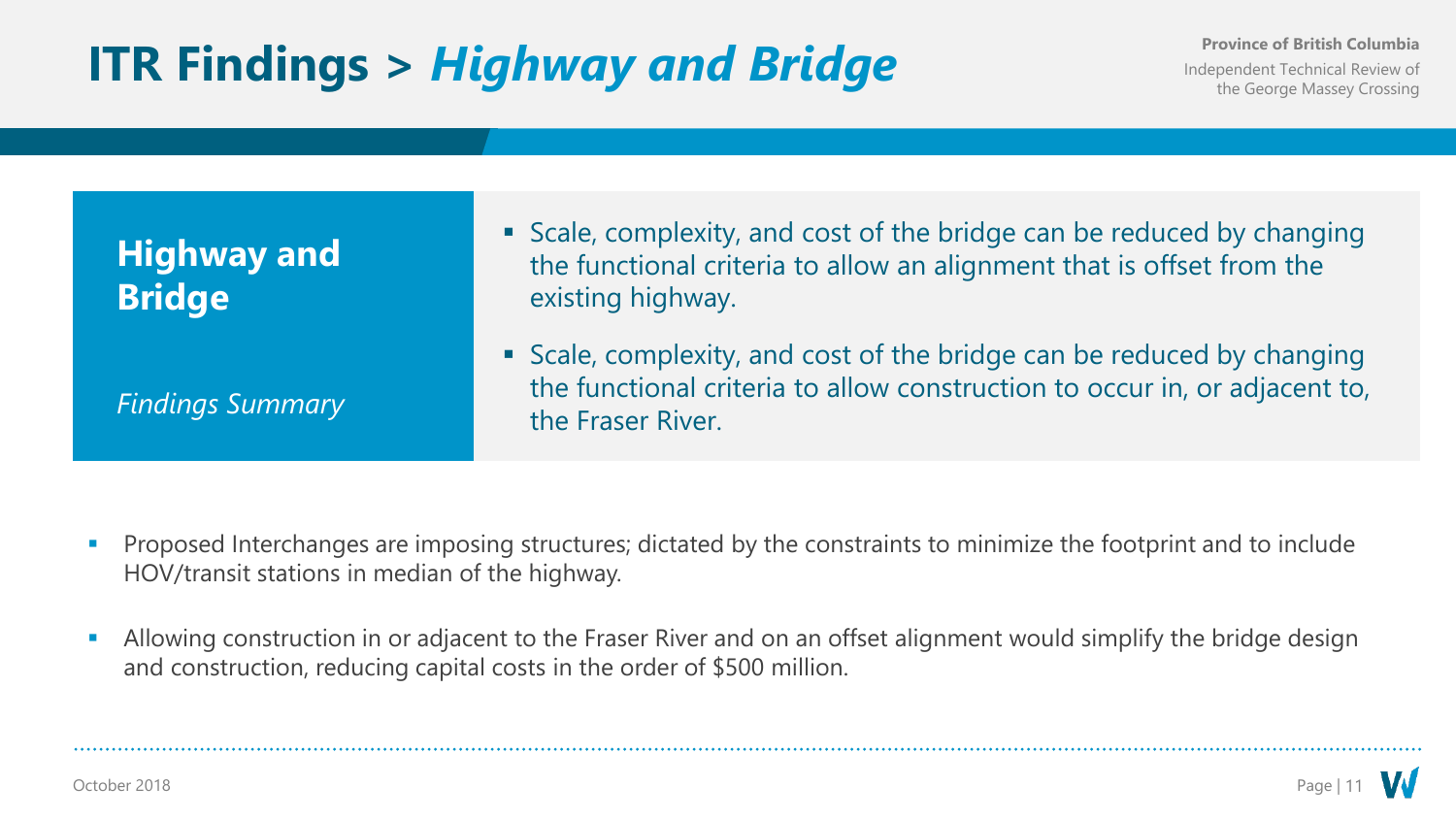### **ITR Findings >** *Highway and Bridge*

**Province of British Columbia**

Independent Technical Review of the George Massey Crossing

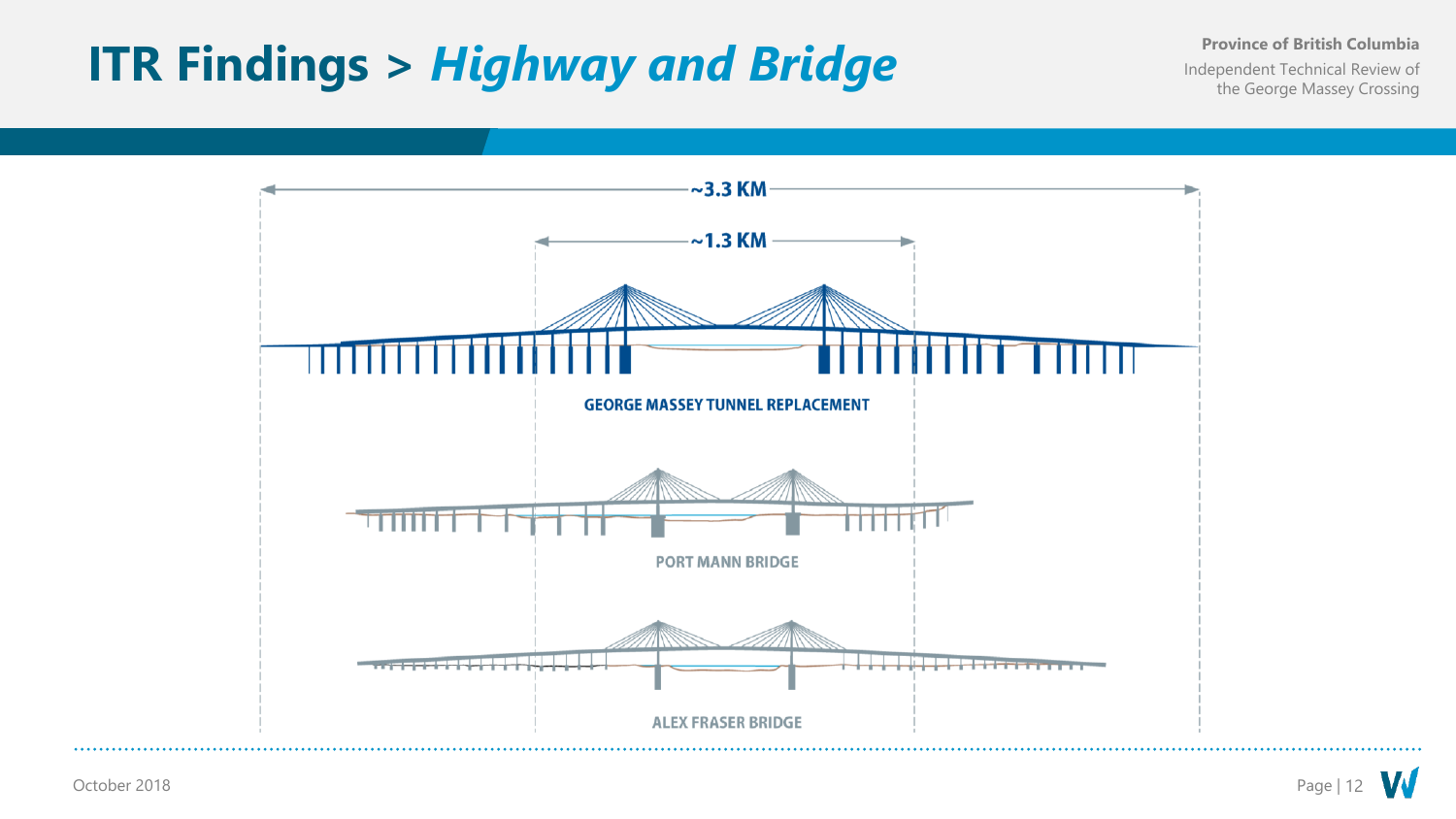# **ITR Findings >** *HOV and Transit*

| <b>HOV and Transit</b>  | • Eliminating median transit provisions and corresponding lane<br>reductions will significantly reduce complexity of Steveston Highway<br>and Highway 17A interchanges. |
|-------------------------|-------------------------------------------------------------------------------------------------------------------------------------------------------------------------|
| <b>Findings Summary</b> | • The 10 Lane Reference Concept HOV/transit provisions do not<br>provide value for money.                                                                               |

- **•** The HOV/transit provisions are estimated to cost approximately \$500 million.
- **The HOV/transit provisions achieve only 5% of Project benefits and have a 0.31 benefit cost ratio.**
- TransLink noted no future plans to extend LRT south of the Fraser River and that the existing shoulder bus lane is functioning well with capability for expansion.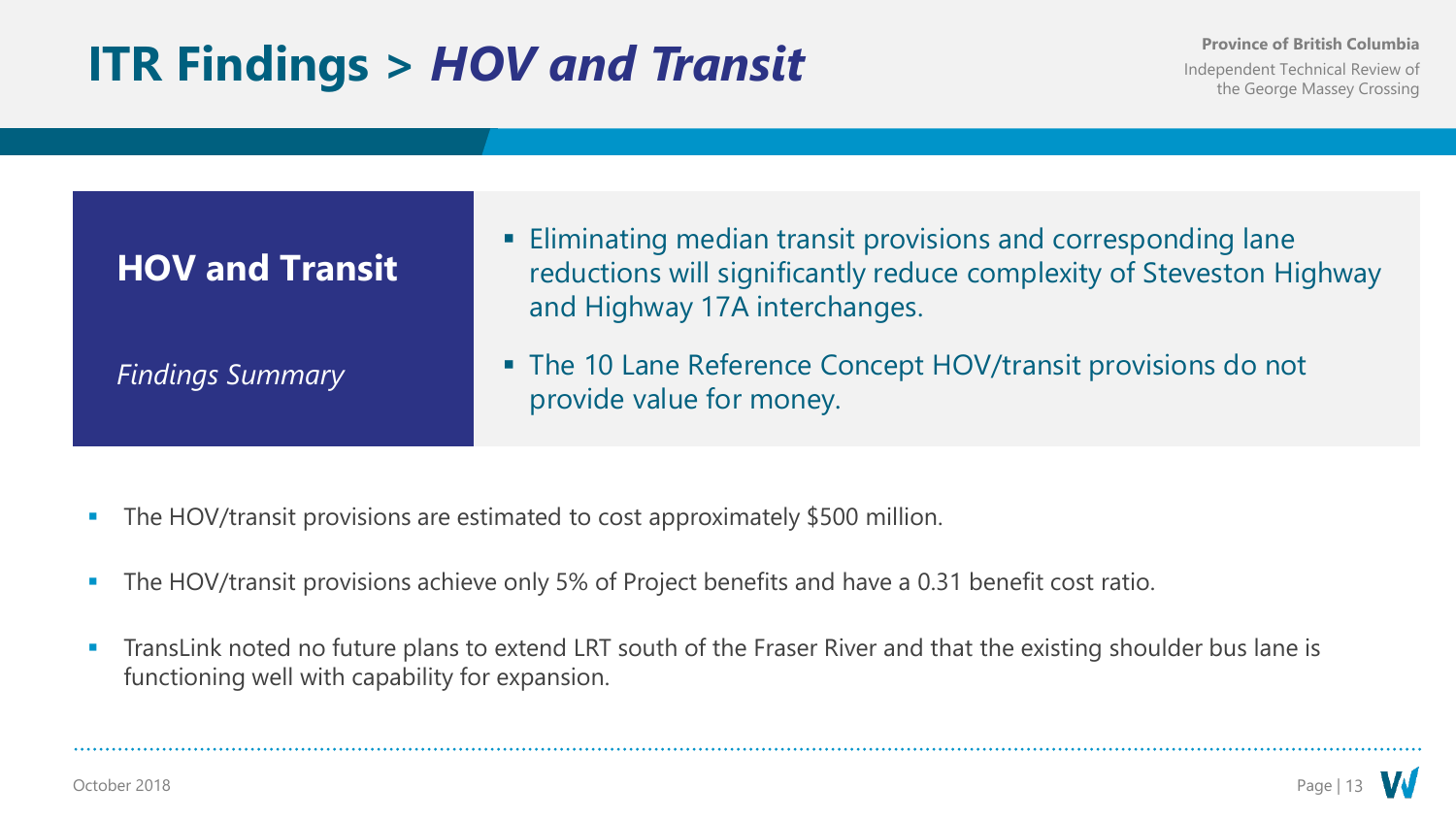#### **ITR Findings >** *Business Case*

| <b>Business Case</b>    | • Major components were not tested individually through trade-off<br>studies and independent value for money analysis, consistent with<br>normal MoTI practice. |
|-------------------------|-----------------------------------------------------------------------------------------------------------------------------------------------------------------|
| <b>Findings Summary</b> | <b>Estimated user benefits are reasonable and the 10 Lane Reference</b><br>Concept has a benefit/cost ratio greater than 1.0.                                   |

User benefits estimated by the Project were comparable to the Review's RTM3 estimate, if not conservative.

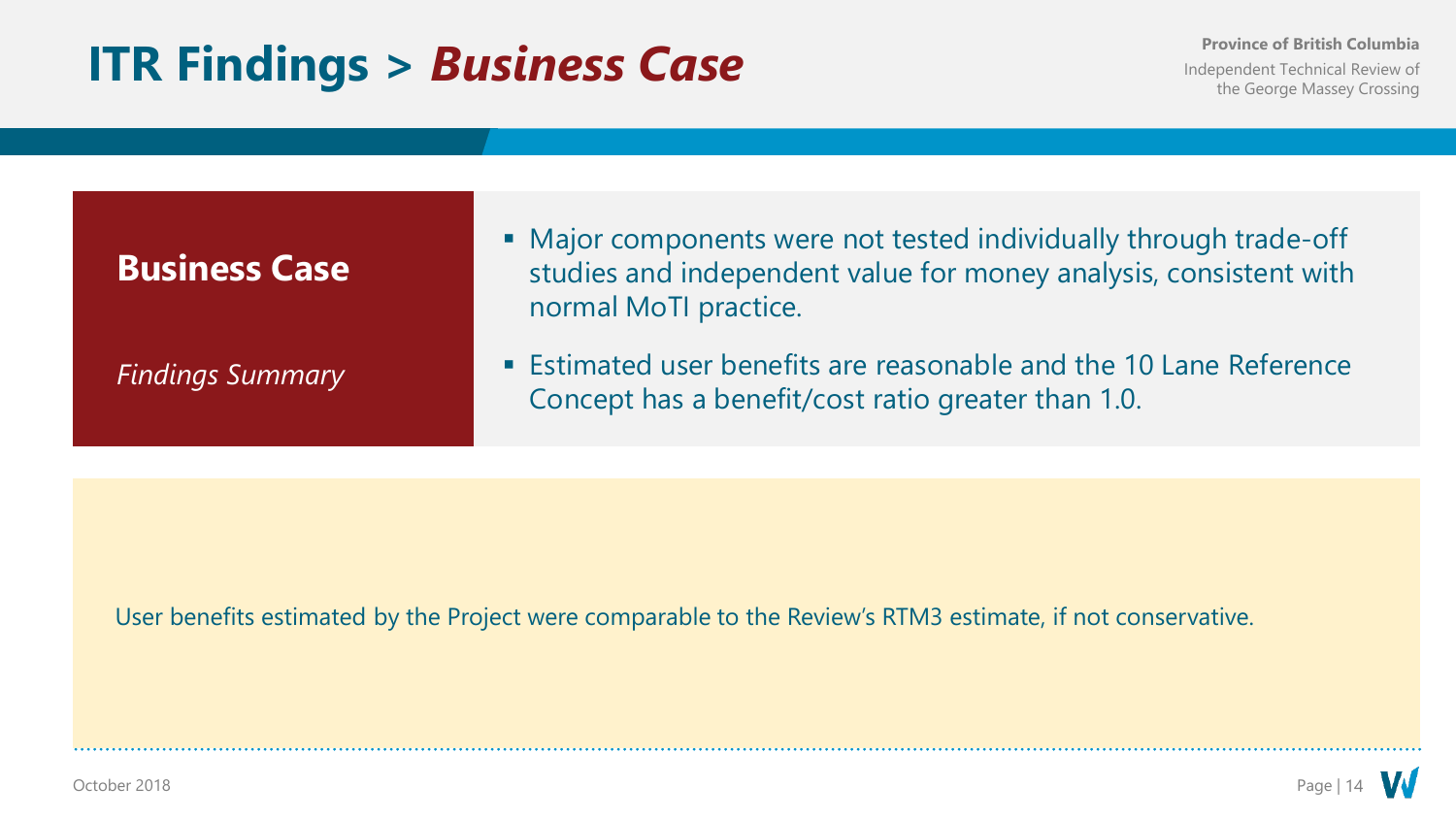## **ITR Findings >** *Tunnel*

| <b>Tunnel</b>           | • Retrofitting the Tunnel to modern seismic standards is technically<br>feasible.                                                                               |
|-------------------------|-----------------------------------------------------------------------------------------------------------------------------------------------------------------|
| <b>Findings Summary</b> | • Utilizing a new Immersed Tube Tunnel (ITT) for the new crossing,<br>either on its own or in conjunction with retrofit of the existing<br>Tunnel, is feasible. |

- **•** The conditions of the Project site and the needs of the Project are similar to crossings that have been successfully addressed with ITTs internationally.
- Both a new tunnel or a new bridge designed to modern standards can achieve the same level of safety.
- The cost of an ITT is expected to be competitive with a bridge.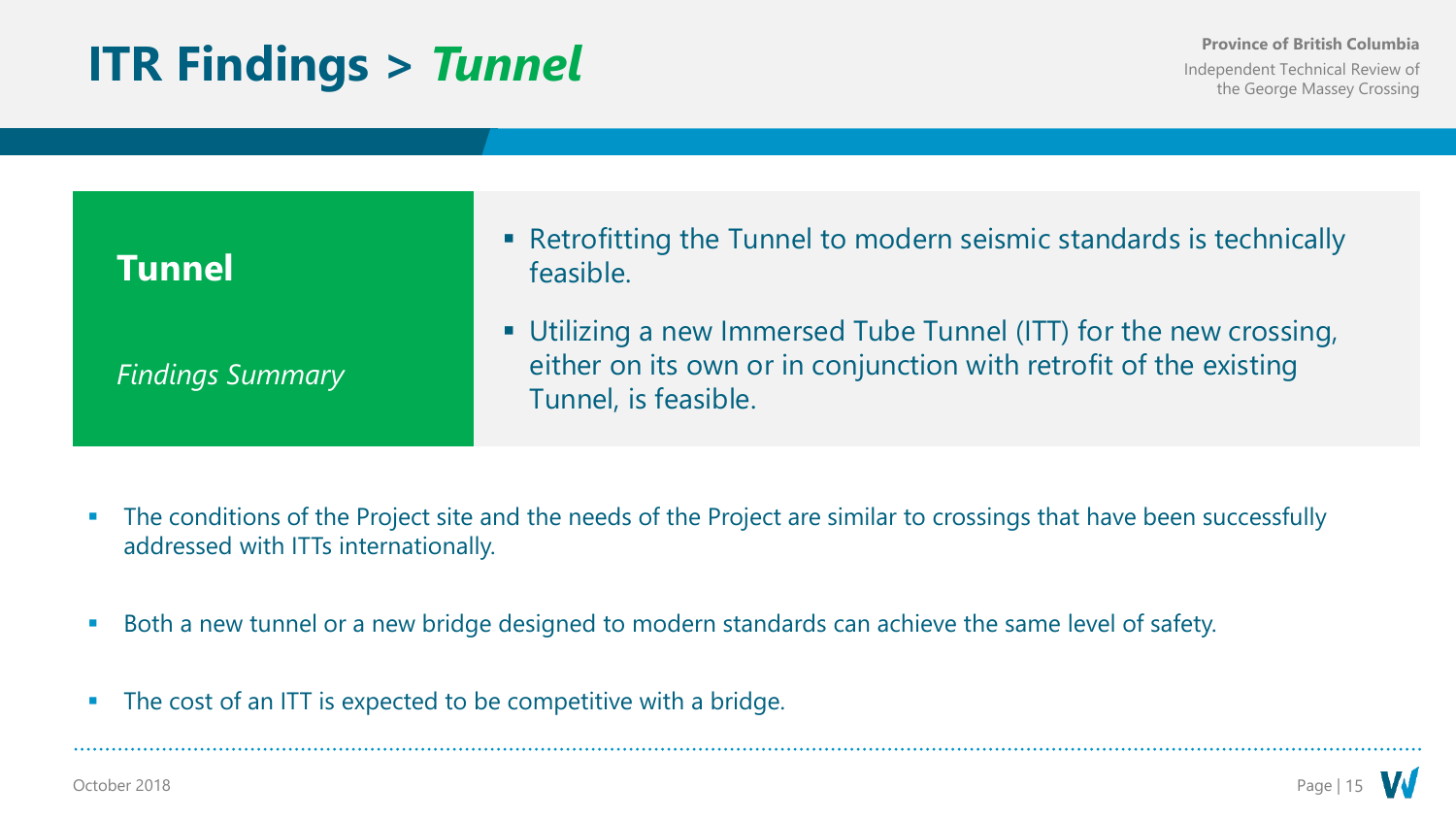#### **Recommendations of the ITR**

**Province of British Columbia** Independent Technical Review of the George Massey Crossing

**Summary of Concluding Recommendations**

- **The 10 Lane Reference Concept achieves functional requirements and maximizes user benefits but with an all encompassing solution, avoiding impacts that could be mitigated.**
- **Revised functional criteria can reduce the Project scope and provide cost savings while still providing increased capacity and reliability.**
- **A reduced Project scope would better align with regional transportation and community planning goals and would likely result in broader Project acceptance.**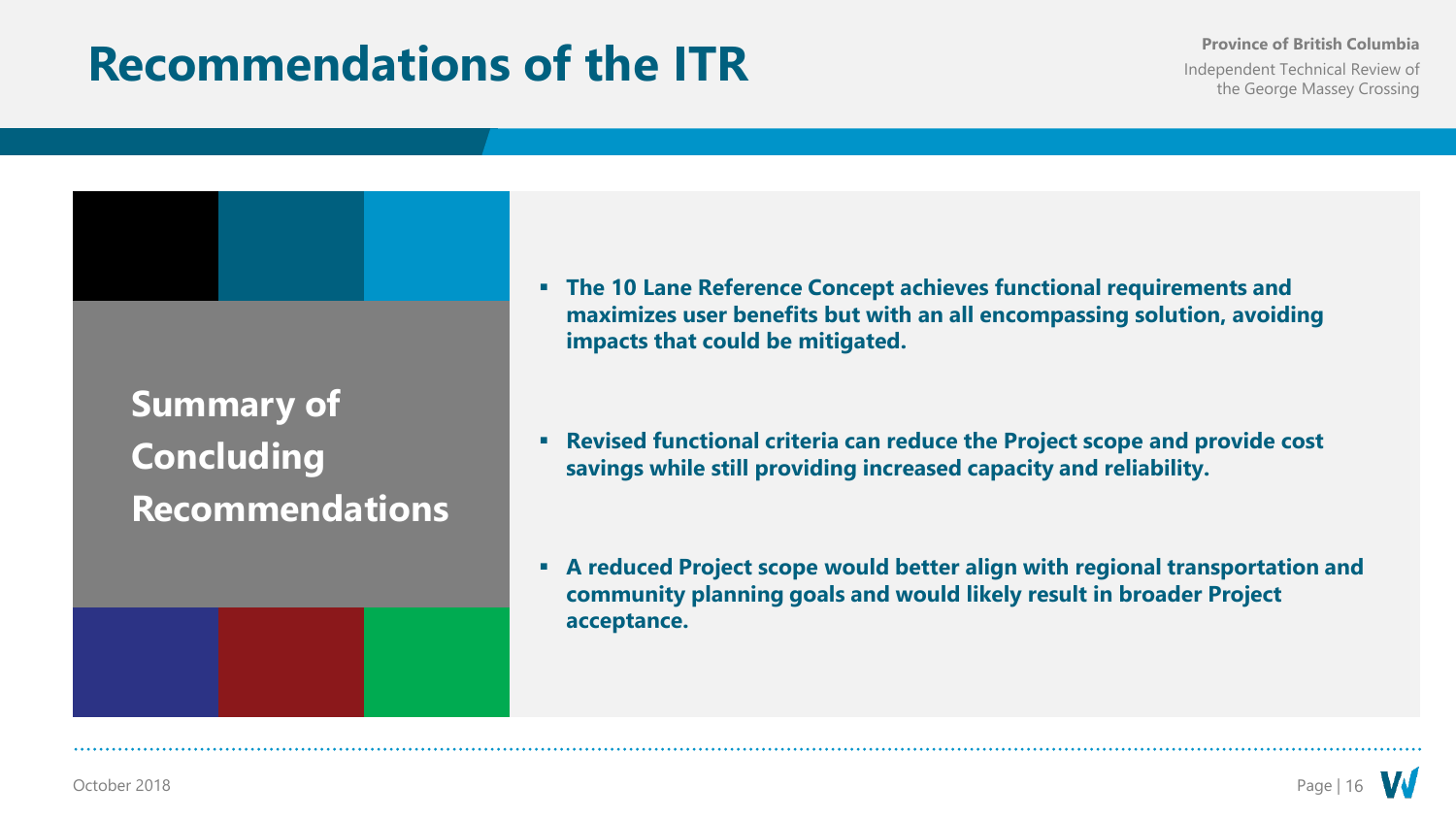#### **Recommendations of the ITR**

#### Recommended Path Forward *(1 of 2)*

#### **Province should re-examine Project needs and functional criteria to facilitate a Project that:**

- **•** provides capacity to improve current reliability and reduce future congestion to levels consistent with other crossings,
- **•** provides transit infrastructure that is appropriate based on regional transportation planning,
- respects environment with mitigation and compensation measures to allow for alternative designs,
- accepts impacts to agricultural and park lands that can be mitigated.



October 2018 Page | 17

#### **Province of British Columbia**

Independent Technical Review of the George Massey Crossing